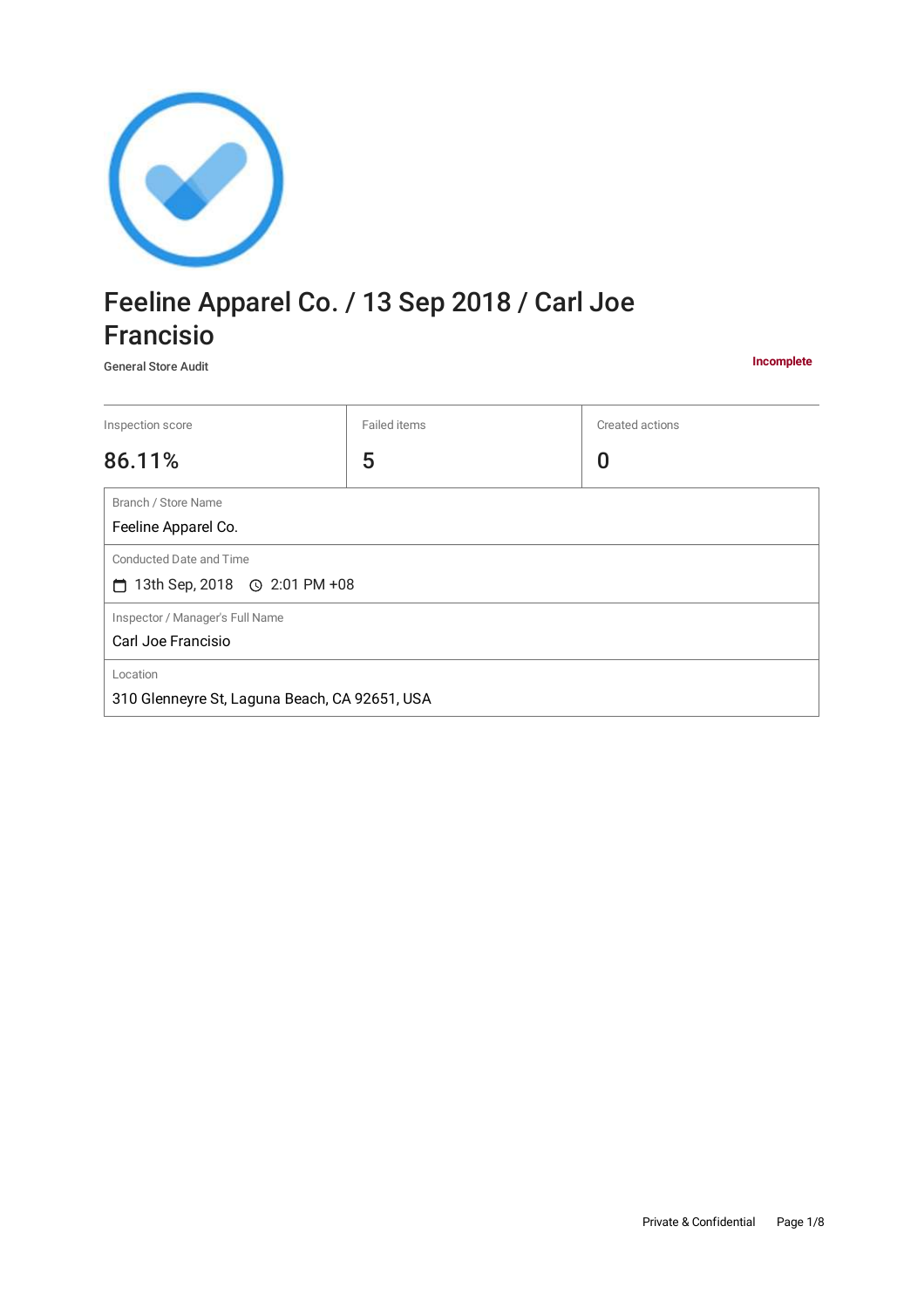# Failed items **Failed** items **Failed** items **Failed Failed Example 20**

#### Audit / PRODUCTS

| Are all product stocks available?                         | No |
|-----------------------------------------------------------|----|
| — Notes                                                   |    |
| I was looking for small size shirt but no stock available |    |

# Audit / LAYOUT

| Does the layout of the display work? | <b>No</b> |
|--------------------------------------|-----------|
| $-$ Notes                            |           |
| This is unpleasant set-up            |           |
| $-$ Photos                           |           |
| Photo 1                              |           |

## Audit / POS MATERIAL

| Is the material displayed appropriately?  | <b>No</b> |
|-------------------------------------------|-----------|
| $-$ Notes                                 |           |
| I saw a mixed clothes in the display rack |           |
| $-$ Photos                                |           |
| Photo 2                                   |           |

# Audit / EMPLOYEES

| Do all employees wear appropriate uniform? | No |
|--------------------------------------------|----|
| $-$ Notes                                  |    |
| Rhina forgot to wear her name tag          |    |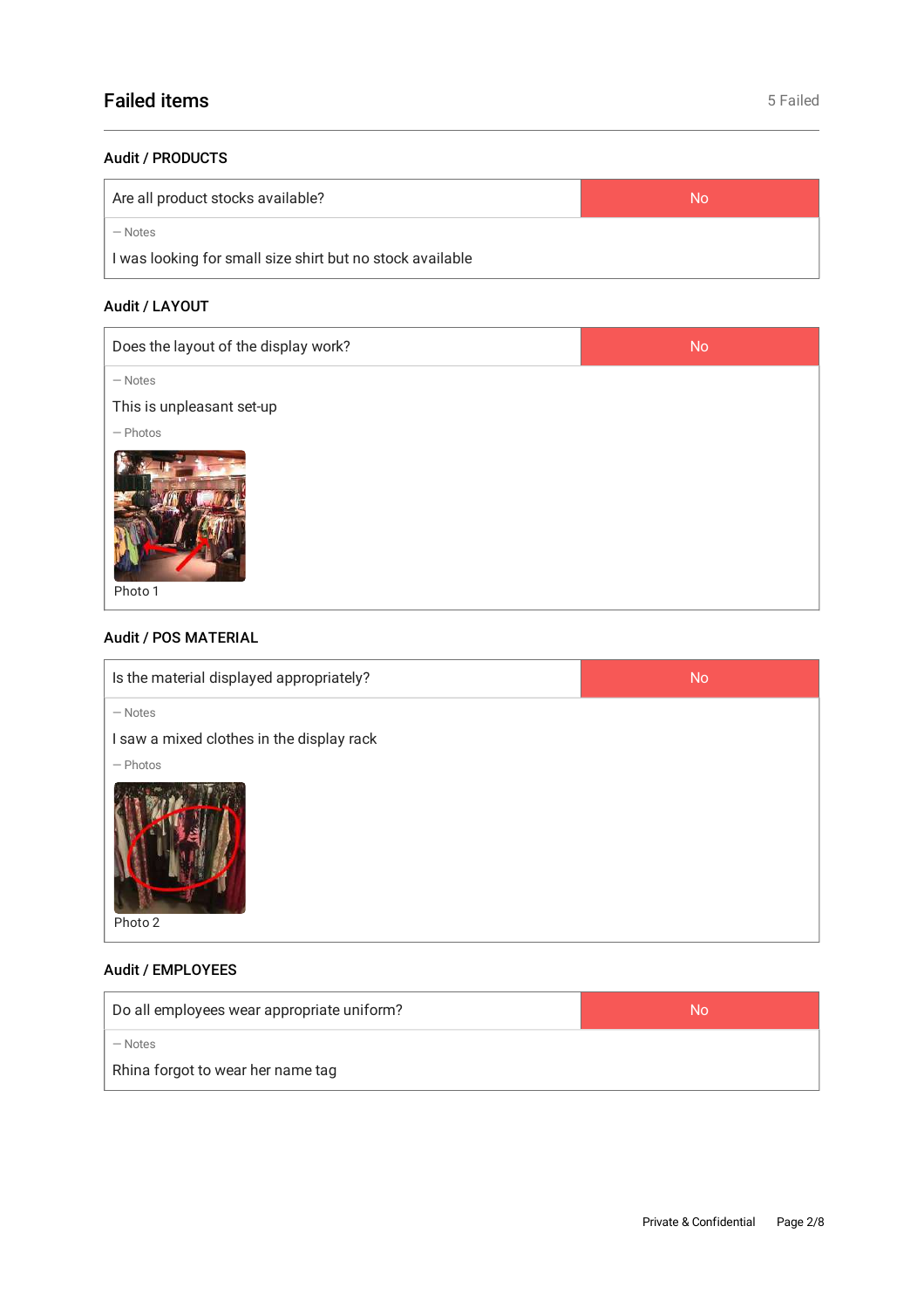# Audit / FACILITIES

| Are lighting systems in good condition?          | No |
|--------------------------------------------------|----|
| — Notes                                          |    |
| There is a busted light at the back of the store |    |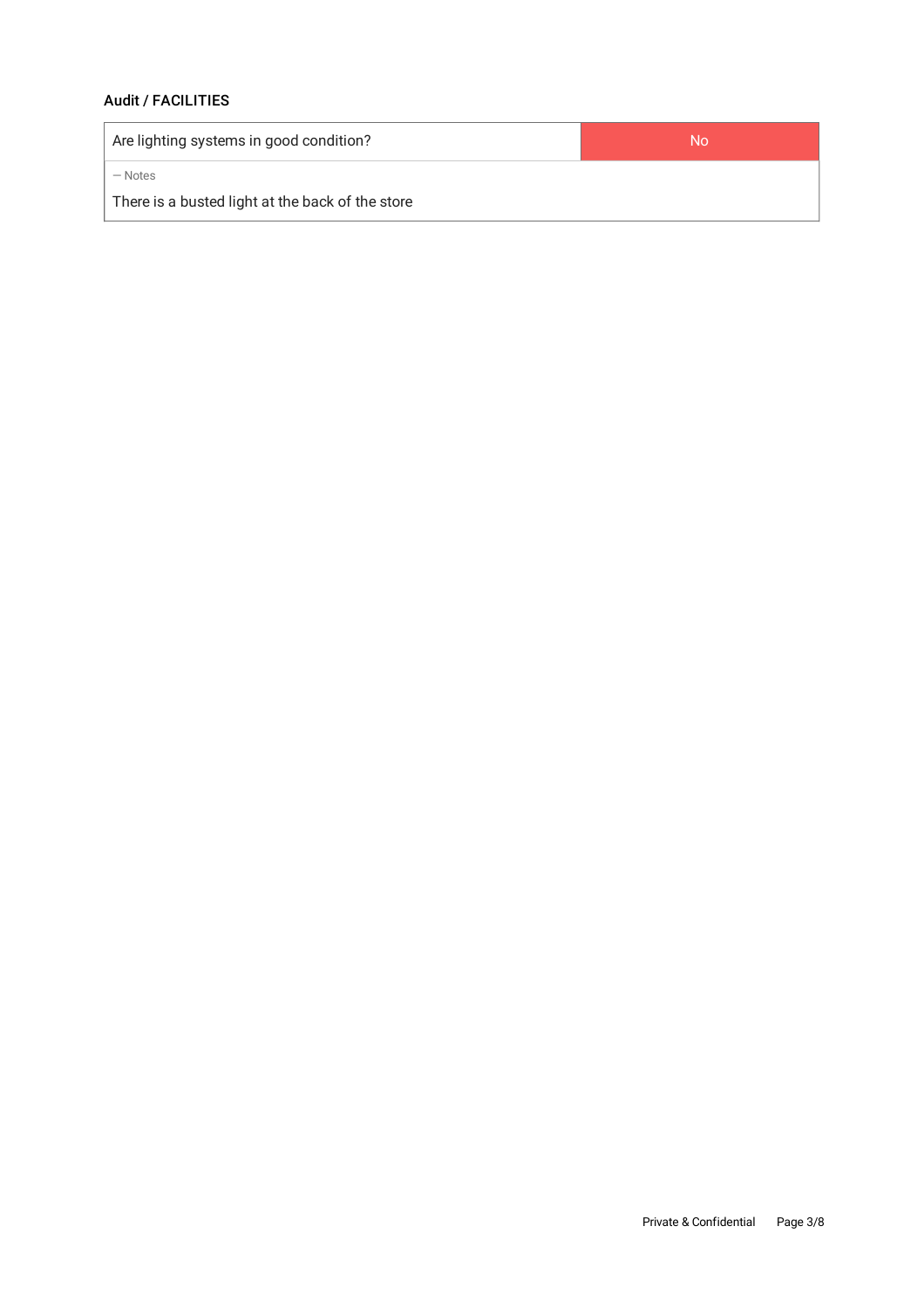| <b>PRODUCTS</b>                                                        | 1 Failed   |
|------------------------------------------------------------------------|------------|
| Are all products on display up to date and damage free?                | <b>Yes</b> |
| Do all products meet appropriate branding standards?                   | <b>Yes</b> |
| Are all products available for testing and demonstration?              | <b>Yes</b> |
| Are all product stocks available?                                      | <b>No</b>  |
| $-$ Notes<br>I was looking for small size shirt but no stock available |            |
| Does the display observe proper safety protocol?                       | <b>Yes</b> |
|                                                                        |            |

# **LAYOUT** 1 Failed

| Does the layout of the display work? |  |
|--------------------------------------|--|
|--------------------------------------|--|

— Notes

This is unpleasant set-up

— Photos



Photo 1

REFERENCE: Good display layout

[This is an example of how you can use iAuditor to include best practice reference images in your templates to assist with inspections]



| Are the shelves fully stocked?                                    | Yes |
|-------------------------------------------------------------------|-----|
| Is overcrowding not an issue during the showroom's busiest hours? | Yes |
| Are complementary products displayed together / nearby?           | N/A |

# **POS MATERIAL** 1 Failed

Is there enough promotional material? Yes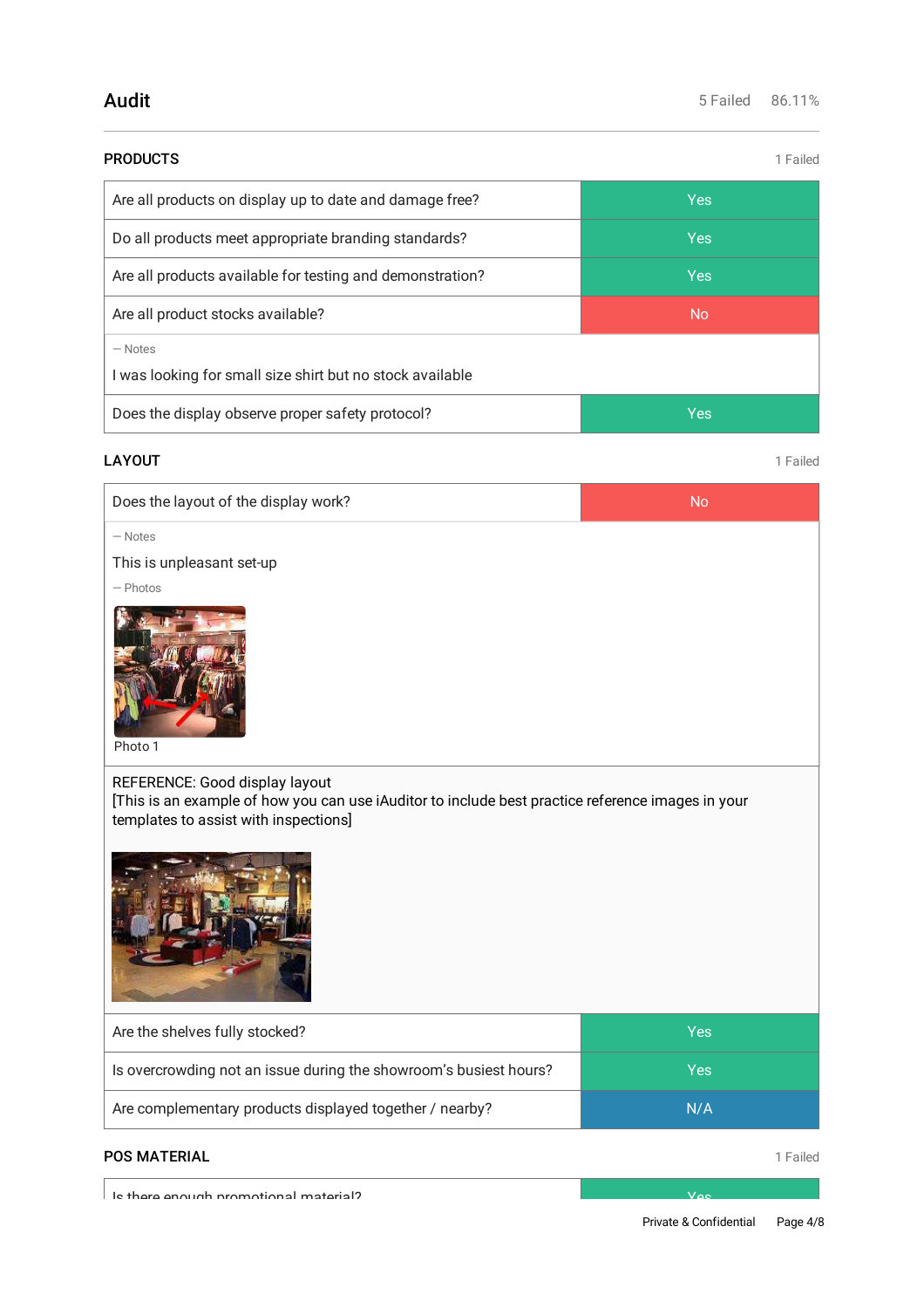| to thore enough promotional material:                                           | r co       |
|---------------------------------------------------------------------------------|------------|
| Is it up to date?                                                               | <b>Yes</b> |
| Do the branding elements deliver as required?                                   | <b>Yes</b> |
| Is the material displayed appropriately?                                        | <b>No</b>  |
| $-$ Notes<br>I saw a mixed clothes in the display rack<br>$-$ Photos<br>Photo 2 |            |

#### WINDOW DISPLAY

| Does the window display encourage the consumer to step into the<br>showroom?                     | Yes |
|--------------------------------------------------------------------------------------------------|-----|
| Does the window display enable the consumer to visualize the<br>product in their home or office? | Yes |
| Are displays clean and free from dust?                                                           | Yes |

#### TRAINING

| Do all employees practice company protocols?                                     | Yes |
|----------------------------------------------------------------------------------|-----|
| $-$ Notes<br>All staff adhere to company protocols                               |     |
| Are all employees aware of emergency procedures?                                 | Yes |
| Are all employees aware of security procedures?                                  | Yes |
| Do all employees have undergone proper training regarding safety<br>regulations? | Yes |

#### **EMPLOYEES** 1 Failed

| Do all employees wear appropriate uniform?                   | No. |  |
|--------------------------------------------------------------|-----|--|
| - Notes<br>Rhina forgot to wear her name tag                 |     |  |
| Are all employees instructed on safe/proper use of products? | Yes |  |
| Do all employees have enough knowledge about the products?   | Yes |  |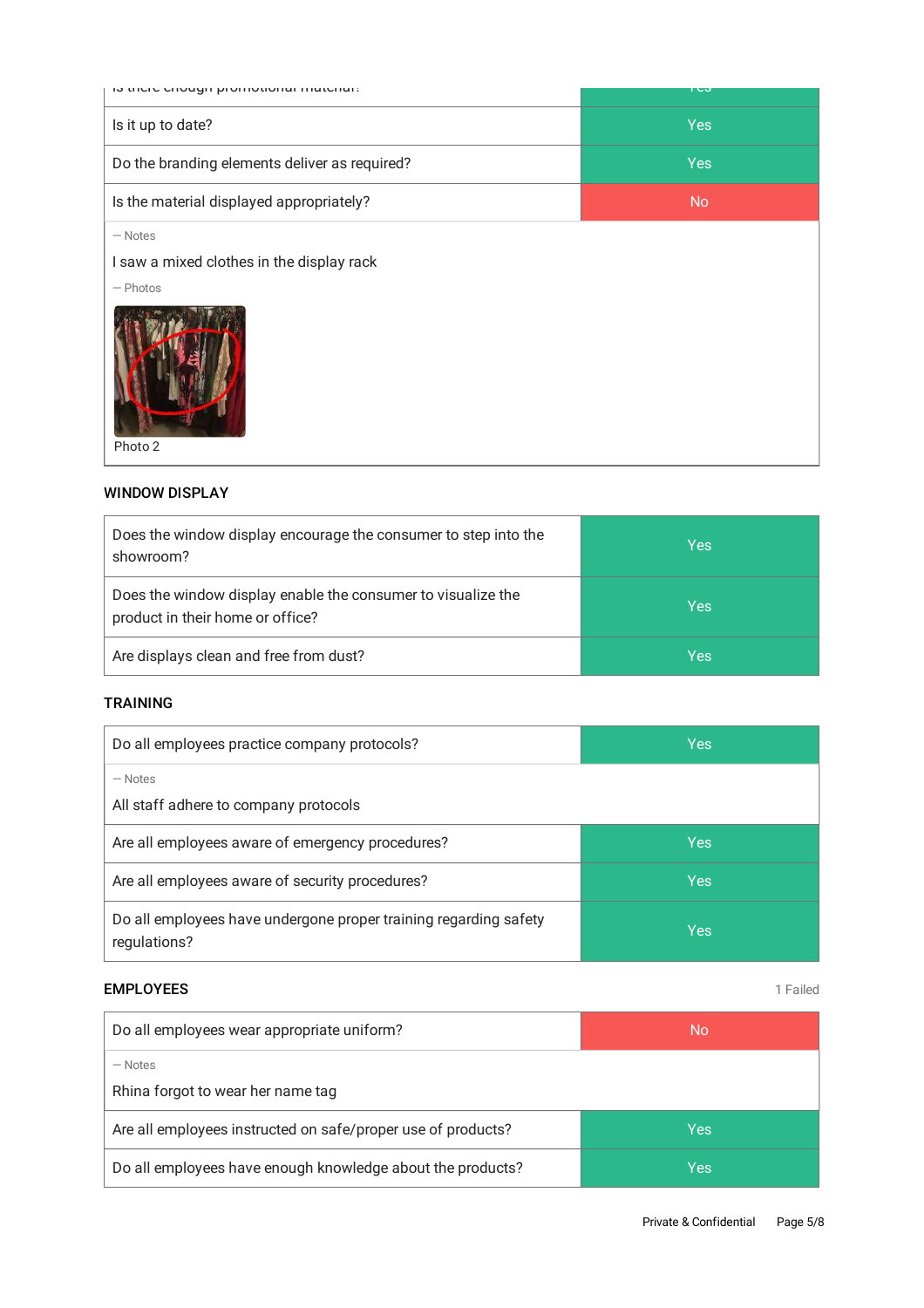#### **FACILITIES** 1 Failed

| Are there visible signs that direct the customer to the entrance? | <b>Yes</b> |
|-------------------------------------------------------------------|------------|
| Floor coverings in good condition?                                | <b>Yes</b> |
| Are lighting systems in good condition?                           | <b>No</b>  |
| $-$ Notes<br>There is a busted light at the back of the store     |            |
| Are all cords anchored or covered?                                | <b>Yes</b> |
| Are the entrances and exits unobstructed?                         | <b>Yes</b> |
| Are the shopping carts in good working condition?                 | <b>Yes</b> |
| Is the parking lot clear of debris?                               | Yes        |

# MATERIAL STORAGE

| Are all materials stored safely?                                          | Yes |
|---------------------------------------------------------------------------|-----|
| Are storage racks and shelves capable of supporting the intended<br>load? | Yes |
| Are storage racks secured from failing?                                   | Yes |

### ELECTRICAL SYSTEMS

| Are all cord and cable connections intact and secure?                        | Yes |
|------------------------------------------------------------------------------|-----|
| Are electrical outlets free of overload?                                     | Yes |
| Is the area around electrical panels and breakers free from<br>obstructions? | Yes |
| Are high-voltage electrical service rooms kept locked?                       | Yes |

#### COMPLETION

Other comments / Notes

• Keep track on stock inventory and request for immediate replenish on frequently sold out items

• Keep your display layout pleasing and comfortable for your customers

• Immediately change busted light or damaged items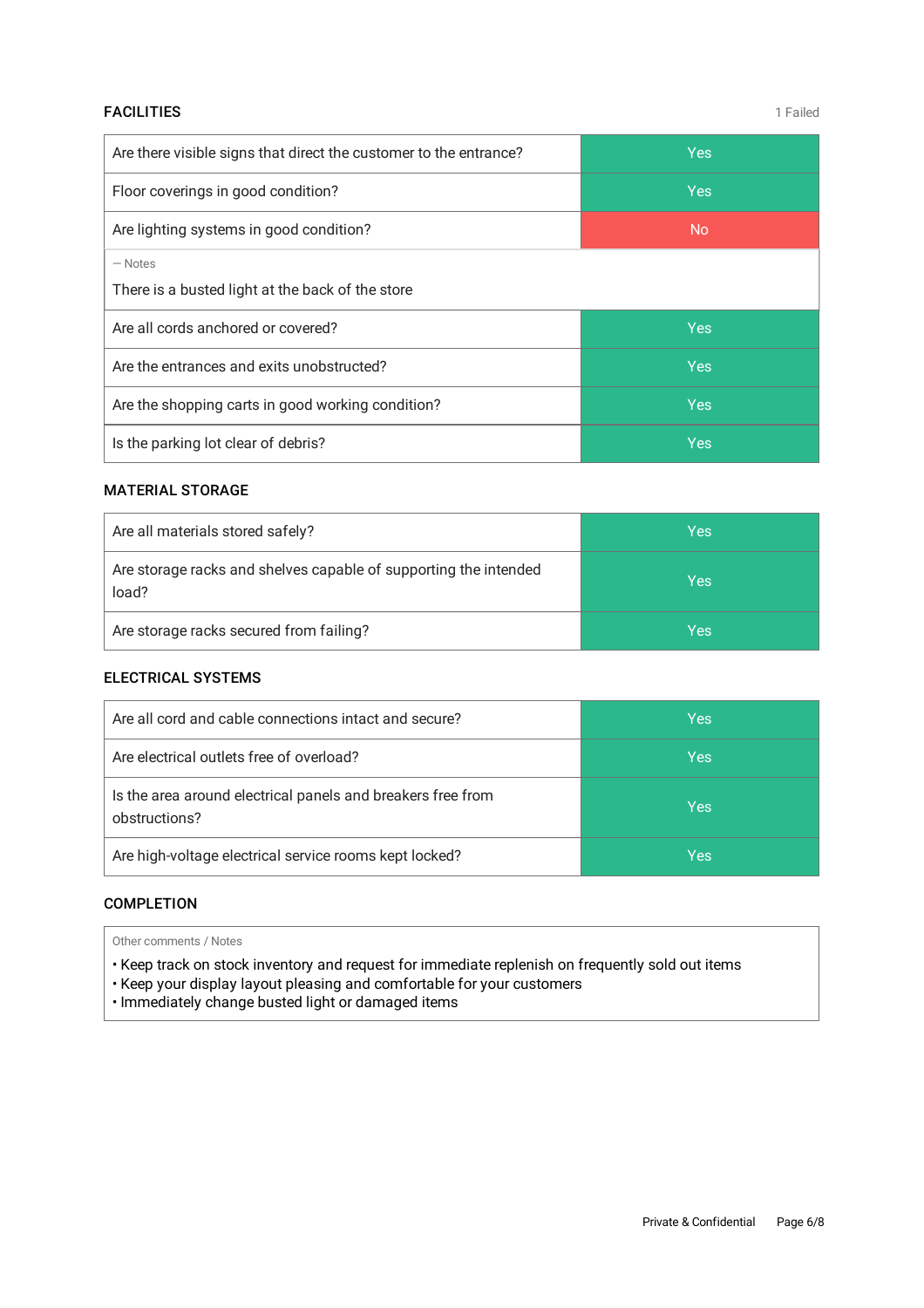Inspector / Manager's Full Name and Signature



Carl Joe Francisio 13th Sep, 2018 2:43 PM +08